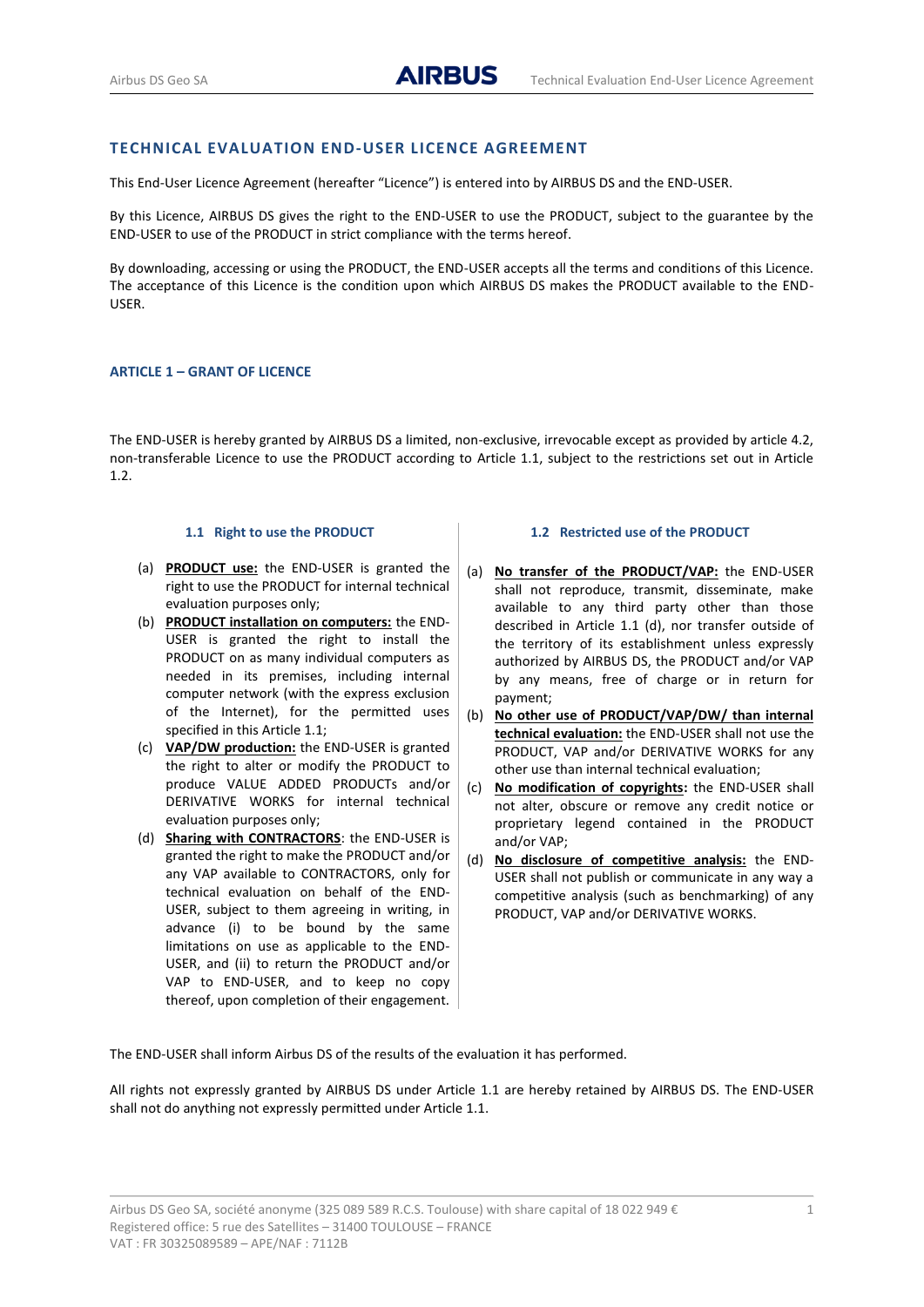## **ARTICLE 2 – INTELLECTUAL PROPERTY RIGHTS**

#### **2.1 Property of the content and credit attribution**

The data contained in the PRODUCT remain the property of each corresponding entity mentioned in Article 2.2.1. The PRODUCT and/or VAP, when printed or displayed in accordance with Articl[e 1.1,](#page-0-0) shall include the credits listed in Article 2.2.1 conspicuously displayed.

### **2.2 Intellectual Property Law**

2.2.1 The PRODUCT is protected by the copyright law detailed in the table below and international copyright laws, as applicable.

| <b>PRODUCT</b>   | Entity owner                                    | Credit attribution                                                                                                                                                                             | Protected under<br>copyright law |
|------------------|-------------------------------------------------|------------------------------------------------------------------------------------------------------------------------------------------------------------------------------------------------|----------------------------------|
| SPOT 1 to 5      | Centre National d'Études<br>Spatiales (CNES)    | "©<br><b>CNES</b><br>of<br>(year<br>Distribution<br>acquisition),<br>Airbus DS"                                                                                                                | French law                       |
| SPOT 6 and 7     | Airbus DS                                       | "© Airbus DS (year of<br>acquisition)"                                                                                                                                                         | French law                       |
| Pléiades         | d'Études<br>Centre National<br>Spatiales (CNES) | $^{\prime\prime}$ ©<br><b>CNES</b><br>of<br>(year<br>Distribution<br>acquisition),<br>Airbus DS"                                                                                               | French law                       |
| Pléjades Neo     | Airbus DS                                       | "© Airbus DS (year of<br>acquisition)"                                                                                                                                                         | French law                       |
| PlanetSAT Global | <b>Planet Observer</b>                          | In 3857 projection from<br>zoom 0 to 13 :<br>"© PlanetObserver<br>(contains Copernicus data)"<br>In 4326 projection from<br>zoom 0 to 12 :<br>"© PlanetObserver<br>(contains Copernicus data)" | French law                       |

 2.2.2The PRODUCT and the satellite imagery data contained therein are protected by articles L.341-1 to 343-7 of the French Code of Intellectual Property Laws as amended by the statute of 1 July 1998 relative to database copyright, and by similar statutes in European countries that have incorporated EU Directive n°96/9 of 11 March 1996 on database copyright into their laws.

### **ARTICLE 3 – WARRANTY – LIABILITY**

- <span id="page-1-0"></span>**3.1 Warranty.** AIRBUS DS warrants that it has sufficient ownership rights in the PRODUCT to make it available to the END-USER under the terms of this Licence.
- **3.2 Disclaimer.** AIRBUS DS does not warrant that the PRODUCT is free of bugs, errors, defects or omissions, and that operation of the PRODUCT will be error-free or uninterrupted or that any issues will be corrected. It does not warrant that the PRODUCT shall meet the END-USER's requirements or expectations, or shall be fit for the END-USER's intended purposes. There are no express or implied warranties of fitness or merchantability given in connection with the use of the PRODUCT or any other warranty. AIRBUS DS disclaims all other warranties or liabilities not expressly provided in Articl[e 3.1.](#page-1-0)
- **3.3 Liability.** In no event shall AIRBUS DS, nor its licensors, be liable for any claim, damage or loss incurred by the END-USER, including without limitation indirect, compensatory, consequential, incidental, special or punitive damages arising out of the use of or inability to use the PRODUCT, and shall not be subject to legal action in this respect.

The financial cumulative liability of AIRBUS DS and its licensors shall in any case not exceed the fees paid by the END-USER for the PRODUCT(s) giving rise to the claim.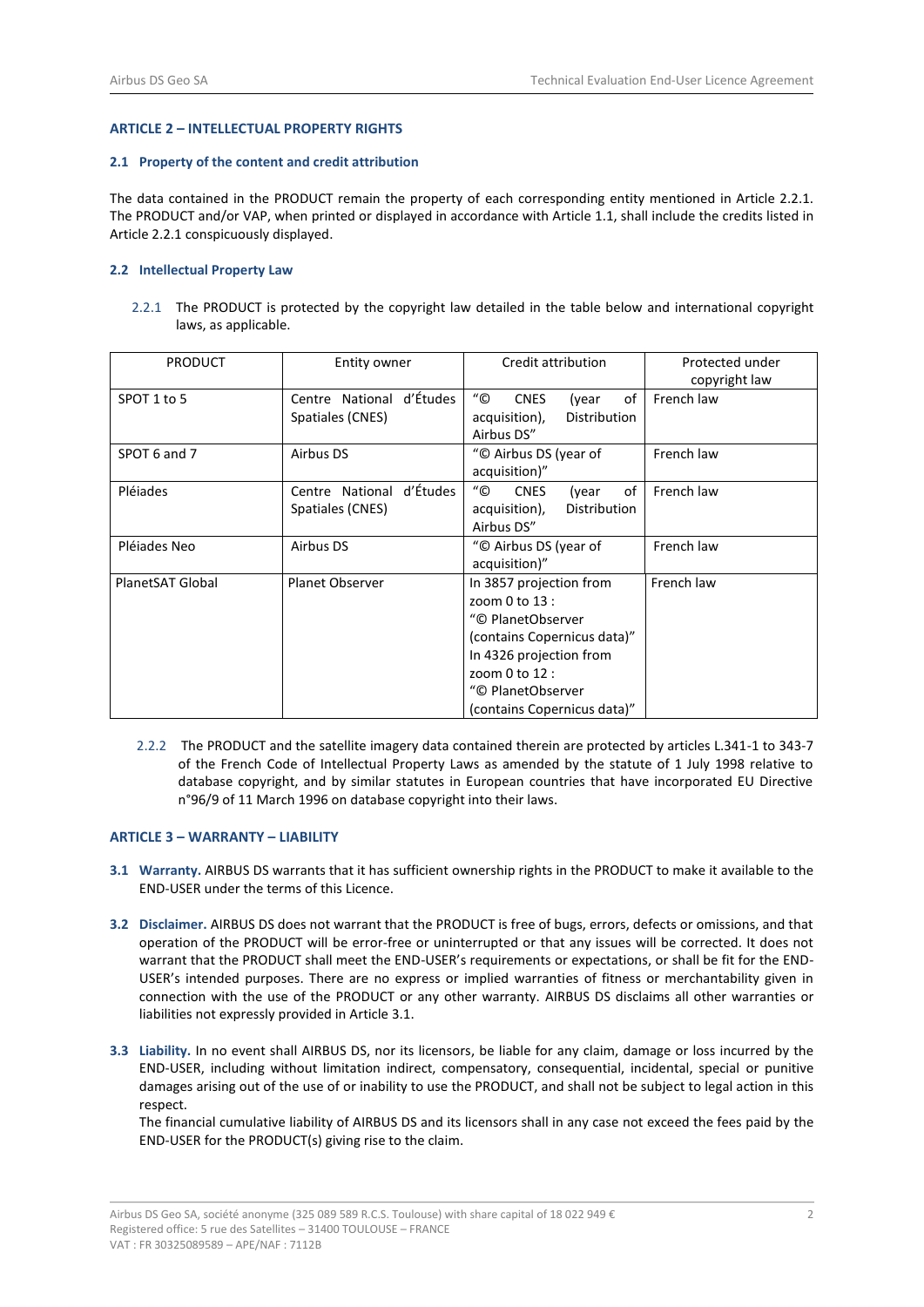# **ARTICLE 4 – TERM AND TERMINATION**

- **4.1 Licence term.** This Licence shall run for six (6) months from the date the PRODUCT is made available to the END-USER, unless terminated pursuant to Article [4.2,](#page-2-0) or as otherwise specified as part of the agreement or subscription to which this Licence belongs. It is granted free of royalties.
- <span id="page-2-0"></span>**4.2 Termination for END-USER's breach of Licence.** AIRBUS DS may, in addition to all other remedies to which it may be entitled under this Licence or by law, terminate this Licence by notice in writing if the END-USER breaches any of its provisions. The END-USER shall have no claim to any kind of indemnity in this case.
- **4.3 Duties upon expiration and/or termination.** Upon expiration and/or termination of this Licence, the END-USER shall permanently delete the PRODUCTs and VAPs from all devices and destroy any copies on disk. Within 10 days following termination, the END-USER shall certify to AIRBUS DS in writing that all copies of all PRODUCT(s) and VAP(s) have been destroyed.

### **ARTICLE 5 – GOVERNING LAW AND JURISDICTION**

This Licence is governed by the laws of France. All disputes shall be referred to the courts of Paris, France.

### **ARTICLE 6 – GENERAL TERMS**

- **6.1 Assignment**. The END-USER shall not transfer part or all of this Licence.
- **6.2 Severability**. In the event that any provision of this Licence is declared invalid or unenforceable, the remaining provisions shall continue to apply.

### **ARTICLE 7 – DEFINITIONS**

**"AIRBUS DS":** means Airbus DS Geo SA.

"**CONTRACTOR**"**:** means an individual contracted by the END-USER, either directly or through a consulting company or other entity, to provide services on behalf of or for the benefit of the END-USER.

"**DERIVATIVE WORKS**" or **"DW":** means any derivative of the PRODUCT developed by the END-USER, which does not contain any imagery data from the PRODUCT and is irreversible and uncoupled from the PRODUCT. By express exception, any Digital Elevation Model or Digital Terrain Model derived in any form whatsoever from a PRODUCT shall never be considered as DERIVATIVE WORKS.

"**END-USER**"**:** means the person, the legal commercial business entity, or the government agency, which has accepted this Licence to be supplied with the PRODUCT. A legal commercial business entity includes its possible offices and branches in its country of residence. Except upon AIRBUS DS' prior agreement in writing, a government entity is limited to the entity located at the address where the PRODUCT is supplied.

"**PRODUCT**"**:** means the satellite product supplied by AIRBUS DS to the END-USER for technical evaluation purpose.

**"VALUE ADDED PRODUCT"** or "**VAP**"**:** means any product developed by the END-USER which contains imagery data from the PRODUCT that has been significantly modified through technical manipulations and/or addition of other data. By express exception, any Digital Elevation Model or Digital Terrain Model derived in any form whatsoever from a PRODUCT shall always be considered as a VAP.

### *In full and unconditional acceptance,*